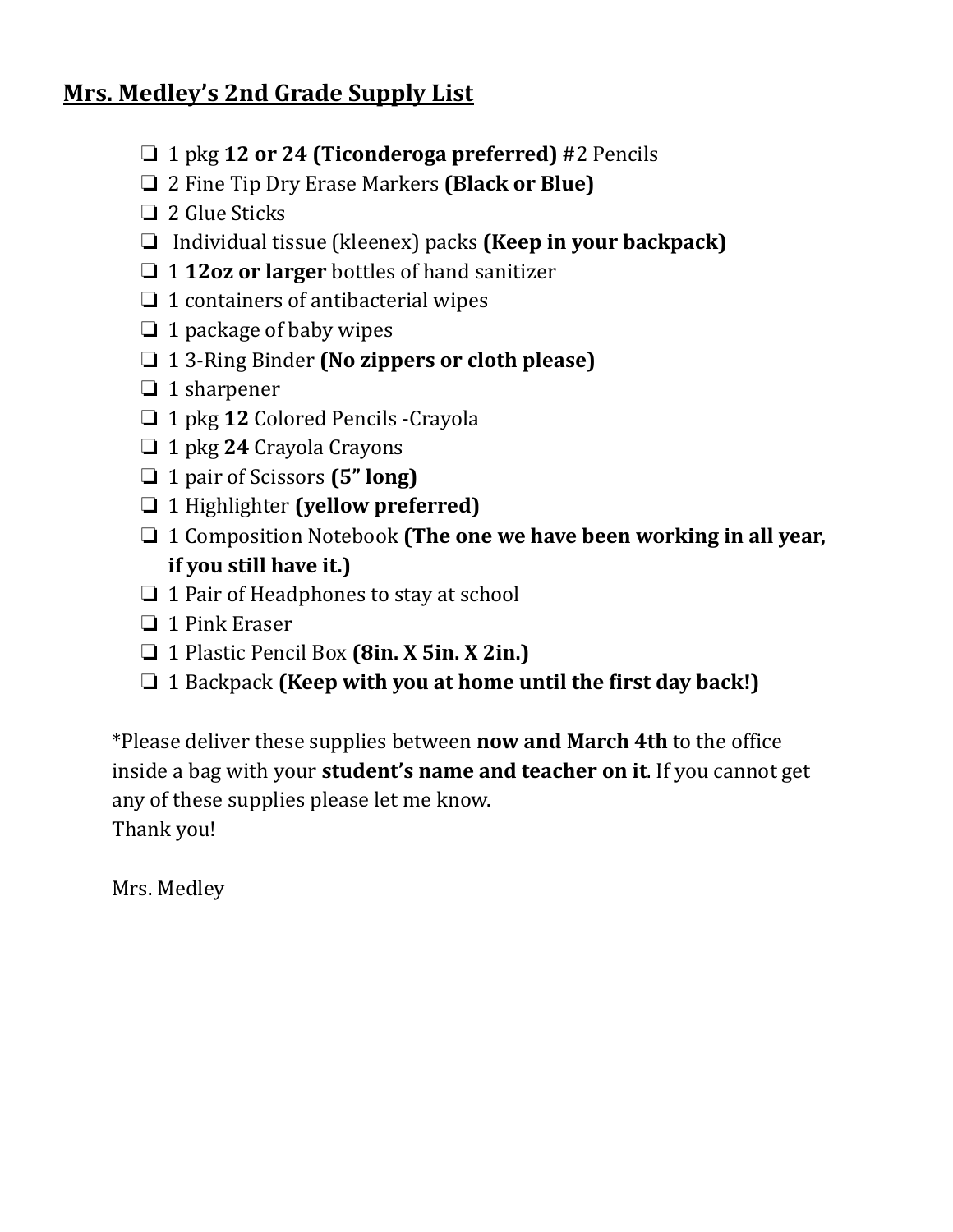### **Ms. Donohue's 2nd & 3rd Grade Supply List**

- ❏ 1 pkg **24** Ticonderoga #2 Pencils pre-sharpened
- ❏ 1 sharpener
- ❏ 1 pack of 4 mechanical pencils
- $\Box$  2 lead refills
- ❏ 4 Dry Erase Markers **(Black or Blue)**
- ❏ 3 Elmers Glue Sticks
- ❏ 4 Individual tissues packs **(Keep in your backpack)**
- ❏ 1 **12oz or larger** bottles of hand sanitizer
- ❏ 2 baby wipe packages
- ❏ Whiteboard eraser
- ❏ 1" or 2"- 3-Ring Binder **(No zippers or cloth please)**
- ❏ 1 pkg **12** Crayola Colored Pencils
- ❏ 1 pkg **24** Crayola Crayons
- ❏ 1 pair of Scissors
- ❏ 3 Highlighter (yellow, pink, blue preferred)
- ❏ 1 12" Ruler (with both inch and centimeter markings)
- ❏ 1 Wide-Ruled Spiral Notebooks
- ❏ 1 Wide-Ruled Composition Notebook
- ❏ 2 folders one red / one blue
- ❏ 1 Pair Headphones to stay at school
- ❏ 1 Pkg Pink Erasers
- ❏ 1 Pencil Box **(8in. X 5in. X 2in.)**
- ❏ 1 ream of white copy paper
- ❏ 1 Backpack -**Keep at home until the irst day of school!**

**\*Please deliver these supplies between now and March 4th to the ofice inside a bag with your student's name and teacher on it. Thank you!**

**Ms. Donohue**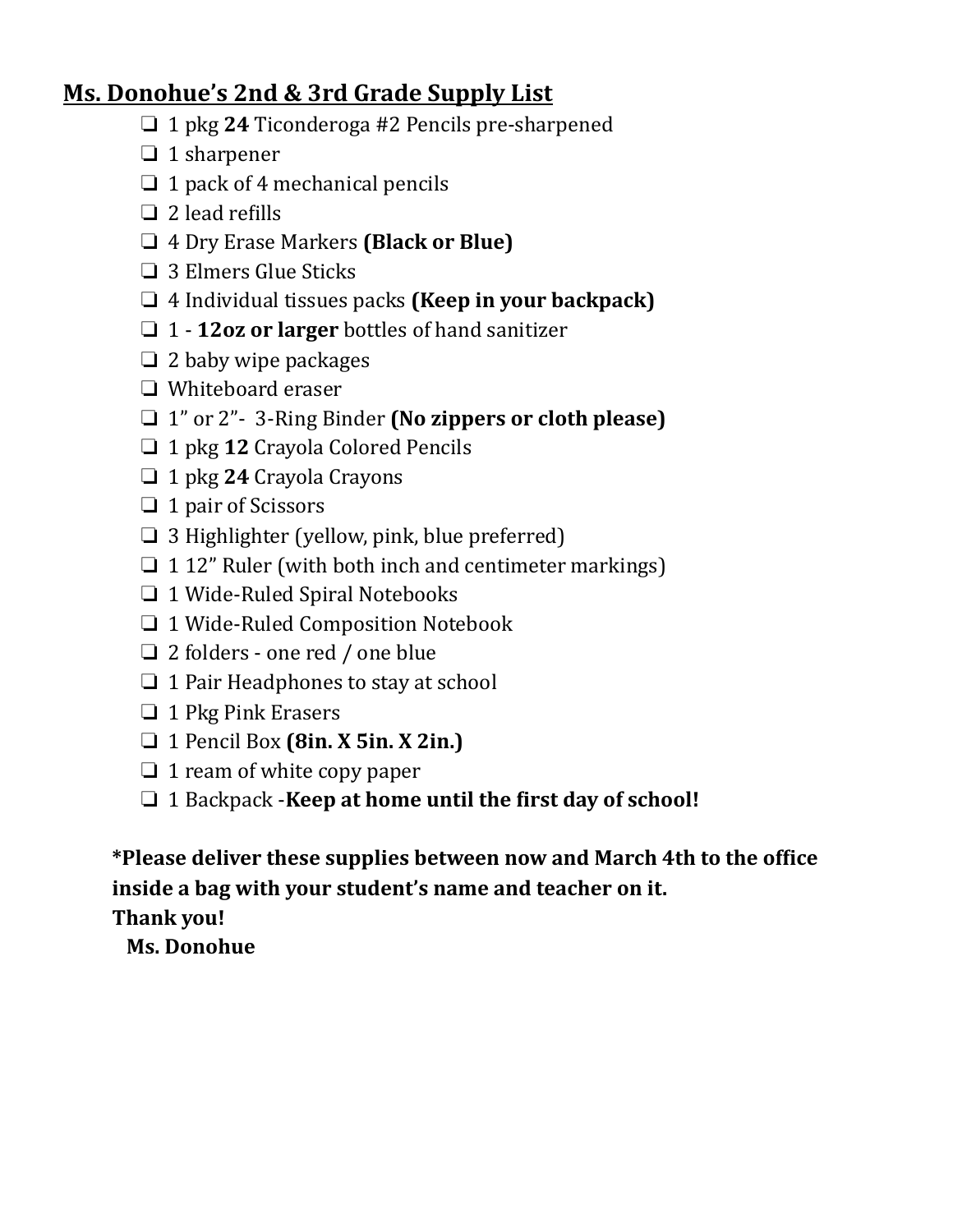# **Iacopino's 3rd Grade Supply List**

- ❏ 1 pkg **24** Ticonderoga #2 Pencils pre-sharpened
- ❏ 1 pack of 4 mechanical pencils
- $\Box$  2 lead refills
- ❏ 4 Dry Erase Markers **(Fine tip, Black or Blue)**
- ❏ 3 Elmers Glue Sticks
- $\Box$  4 individual tissues packs
- ❏ 1 **12oz or larger** bottles of hand sanitizer
- ❏ 2 baby wipe packages
- ❏ Dry eraser or clean sock to erase whiteboards
- ❏ 1 or 2"- 3-Ring Binder **(No zippers or cloth please)**
- ❏ 1 sharpener
- ❏ 1 pkg **12** Colored Pencils -Crayola
- ❏ 1 pkg **24** Crayola Crayons
- ❏ 1 pair of Scissors (sharp tip, 4" long)
- ❏ 3 Highlighter (yellow, pink, blue preferred)
- ❏ 1 12" Ruler (with both inch and centimeter markings)
- ❏ 2 Wide-Ruled Spiral Notebooks
- ❏ 2 folders one red one blue
- ❏ 1 Pair Headphones to stay at school
- ❏ 1 Pkg Pink Erasers
- ❏ 1 Plastic Pencil Box **(8in. X 5in. X 2in.)**
- ❏ 1 ream of white copy paper
- ❏ 1 Backpack **Keep at home until the irst day of school!**

**\*Please deliver these supplies between now and March 4th to the ofice inside a bag with your student's name and teacher on it.** 

**Thank you! Ms. Iacopino**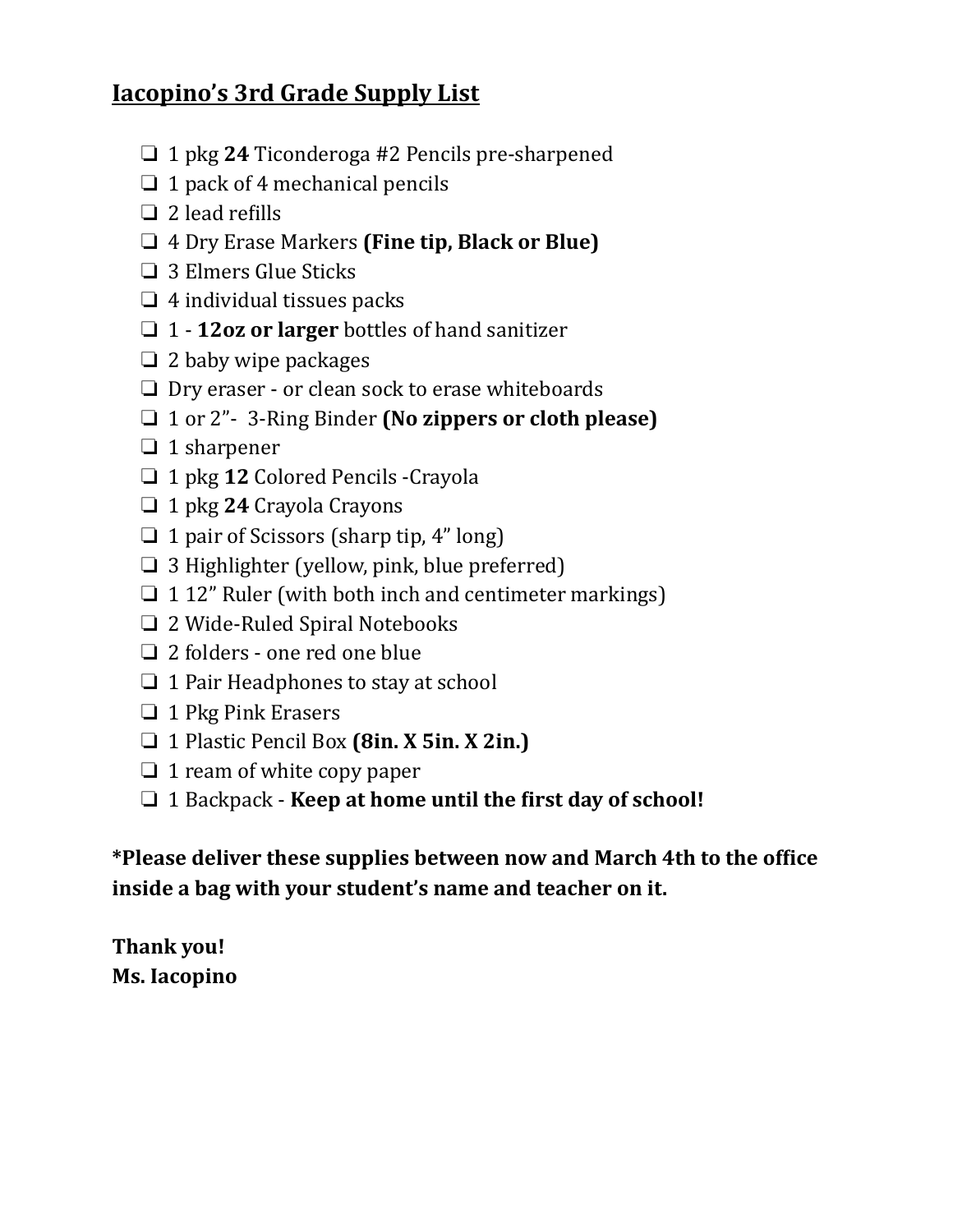### **Mrs. Wegner's 4th Grade Supply List**

- ❏ Pencils 20 (sharpened if possible)
- ❏ Crayons
- ❏ Colored pencils
- ❏ Highlighters- 1 each yellow, green, pink
- ❏ Glue sticks 5
- ❏ Dry Erase Marker
- ❏ Scissors pointed
- ❏ Dividers- 1 pkg of 8
- ❏ Binder 3 ring, 3 inch (NO ZIPPERS) they do not it in desks
- ❏ Spiral notebooks 2
- ❏ Pencil Pouch- 3 hole, to put in binder
- ❏ Notebook paper 2 packages
- ❏ Earbuds or Headphones
- $\Box$  PeeChee type folders 1
- ❏ Copy paper- 1 ream
- ❏ Baby Wipes
- ❏ 12oz or larger bottle of Hand sanitizer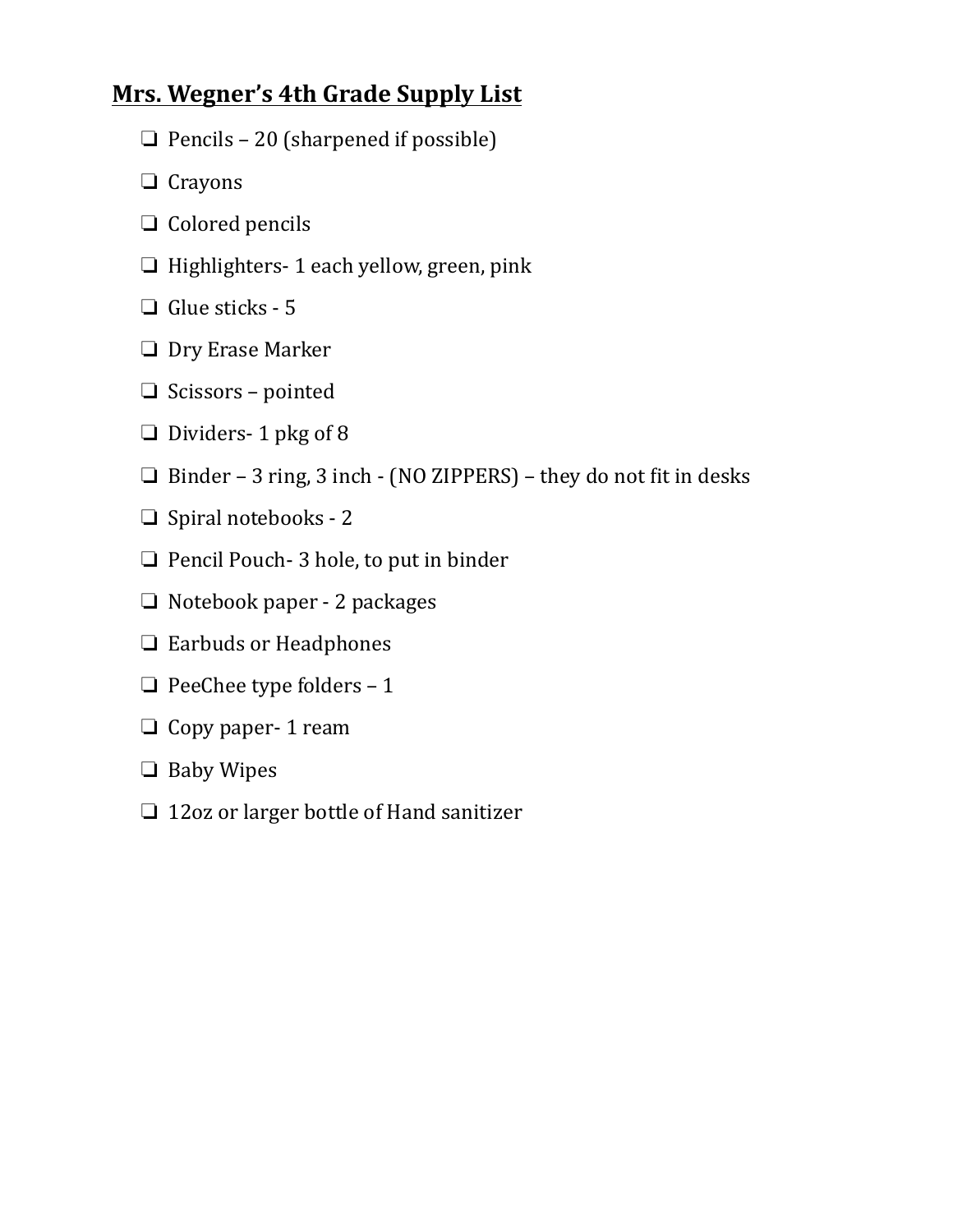### **Mrs. Gosda's 5th Grade Supply List**

- $\Box$  Pencils 20 (sharpened if possible)
- ❏ Crayons
- ❏ Colored pencils
- ❏ Highlighters- 1 each yellow, green, pink
- ❏ Glue sticks 5
- ❏ Dry Erase Marker
- ❏ Scissors pointed
- ❏ Dividers- 1 pkg of 8
- ❏ Binder 3 ring, 3 inch (NO ZIPPERS) they do not it in desks
- ❏ Spiral notebooks 2
- ❏ Pencil Pouch- 3 hole, to put in binder
- ❏ Notebook paper 2 packages
- ❏ Earbuds or Headphones
- $\Box$  PeeChee type folders 1
- ❏ Copy paper- 1 ream
- ❏ Baby Wipes
- ❏ 12oz or larger bottle of Hand sanitizer